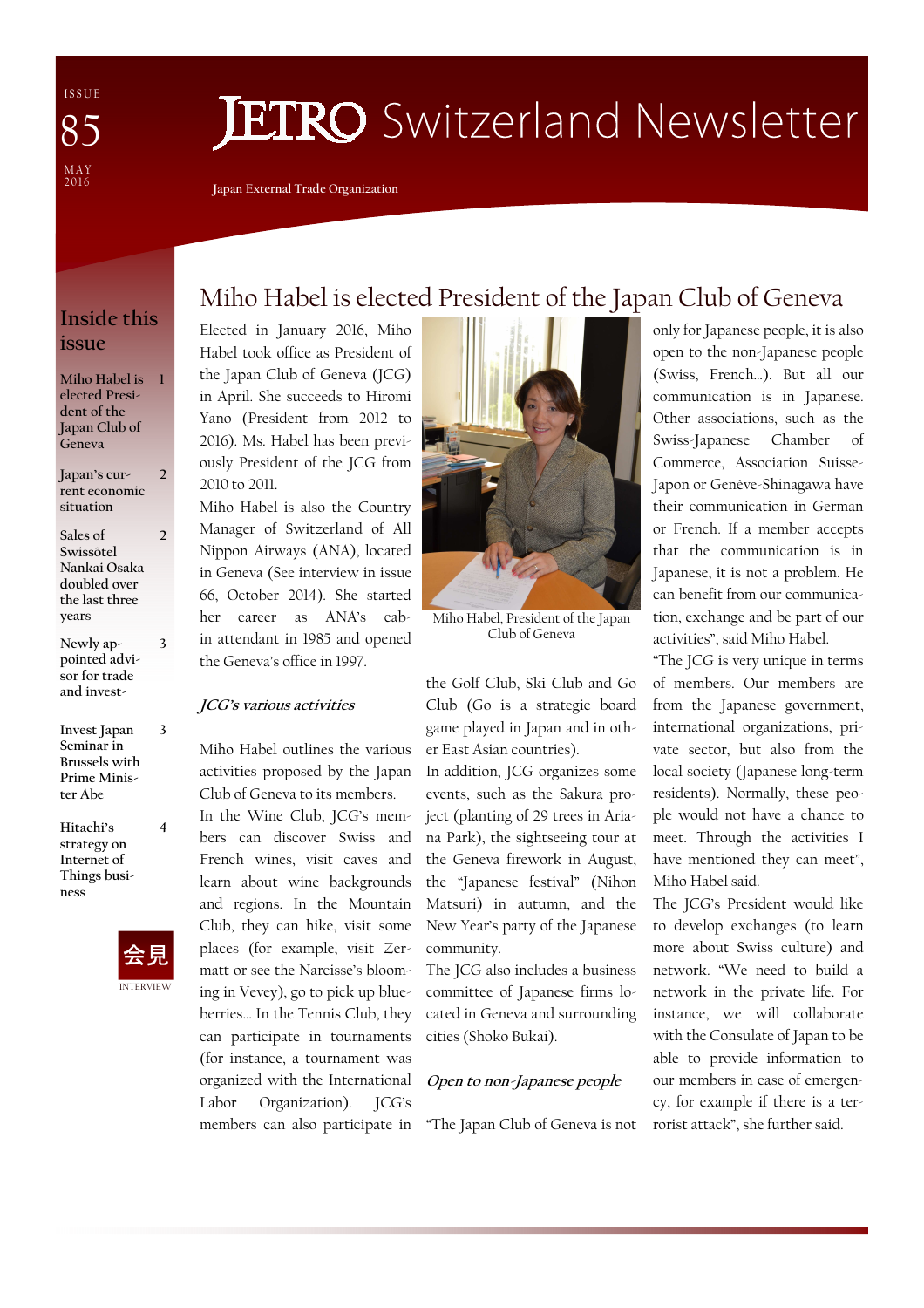### Miho Habel is elected President of the Japan Club of Geneva



**SITUATION** 

動向

"**Fête japonaise" in Carouge**

Organized by the JCG, the Fête japonaise in Carouge has now become the biggest Japanese festival in Switzerland. In 2015, JCG received 13,000 visitors. Fête japonaise is organized by 25 committee members and supported by 300 volunteers.

Its first edition gathered about 1,000 visitors in 2009 at Geneva Frank-Martin Concert Hall. At the time of the Great East Japan Earthquake in 2011, the festival moved to Carouge. Thanks to the cooperation of Carouge city, it gathered 6,000 visitors; more than CHF 60,000 were collected in favor of the Japanese Red Cross.

The 2016 edition will take place on October 2<sup>nd</sup>. "Visitors are interested in Japanese culture and food, which we appreciate very much. With 25 committee members, we have started to prepare the festival for sharing a good time with the visitors. This year, we have some ideas for new things", Miho Habel said.

### Japan's current economic situation

According to the Cabinet Office, "Concerning short-term prospects, the economy is expected toward recovery, supported by the effects of the policies, while employment and income situation is improving" (Monthly Economic Report, May issue).

Japan's exports declined by 10.1% in April 2016 compared to the same month in the preceding year, showing a decrease by 6.0% in Western Europe, 18.7% in North America and 19.2% in Asia.

The average of monthly income per household stood at 450,698 yen, up 0.3% in real terms from the previous year (see graph). The seasonally adjusted unemployment rate was 3.2% in March 2016 (against 3.4% in March 2015).



Workers' households—incomes Change over the year in percentage Ministry of Internal Affairs and Communications

# Sales of Swissôtel Nankai Osaka doubled over the last three years



Hotel chain Swissôtel Hotels & Resorts opened the "Swissôtel Nankai Osaka" in 2003.

Located in Osaka (Minami district), Japan, its sales have doubled over the last three years. Interviewed by JETRO, Christian Schaufelbühl, CEO of Swissôtel Nankai Osaka said: "The hotel managed to raise average rate compared to its counterparts and our sales doubled in the past three years".

The ratio of foreign guests increased from 50% in 2003 to 80-

#### 85% in 2016.

Osaka appears to be the second popular tourist destination in Japan, with a record number of 9 million nights stayed by foreign tourists in 2015, showing an increase by 50% from the previous year (see

Number of nights stayed by foreign tourists — Top ten prefectures Japan Tourism Agency

| Prefecture | 2014<br>Total | 2015<br>Total | Increase from the<br>previous year $(\% )$ |
|------------|---------------|---------------|--------------------------------------------|
|            |               |               |                                            |
| Tokyo      | 13,195,260    | 17,779,970    | 34.7                                       |
| Osaka      | 6,200,160     | 9,338,480     | 50.6                                       |
| Hokkaido   | 3,890,590     | 5,480,580     | 40.9                                       |
| Kyoto      | 3,291,010     | 4,811,200     | 46.2                                       |
| Okinawa    | 2,388,550     | 3,918,010     | 64                                         |
| Chiba      | 2,667,200     | 3,478,190     | 30.4                                       |
| Fukuoka    | 1,357,300     | 2,378,210     | 75.2                                       |
| Aichi      | 1,489,680     | 2,245,450     | 50.7                                       |
| Kanagawa   | 1,432,500     | 2,172,550     | 51.7                                       |
| Shizuoka   | 786,310       | 1,759,730     | 123.8                                      |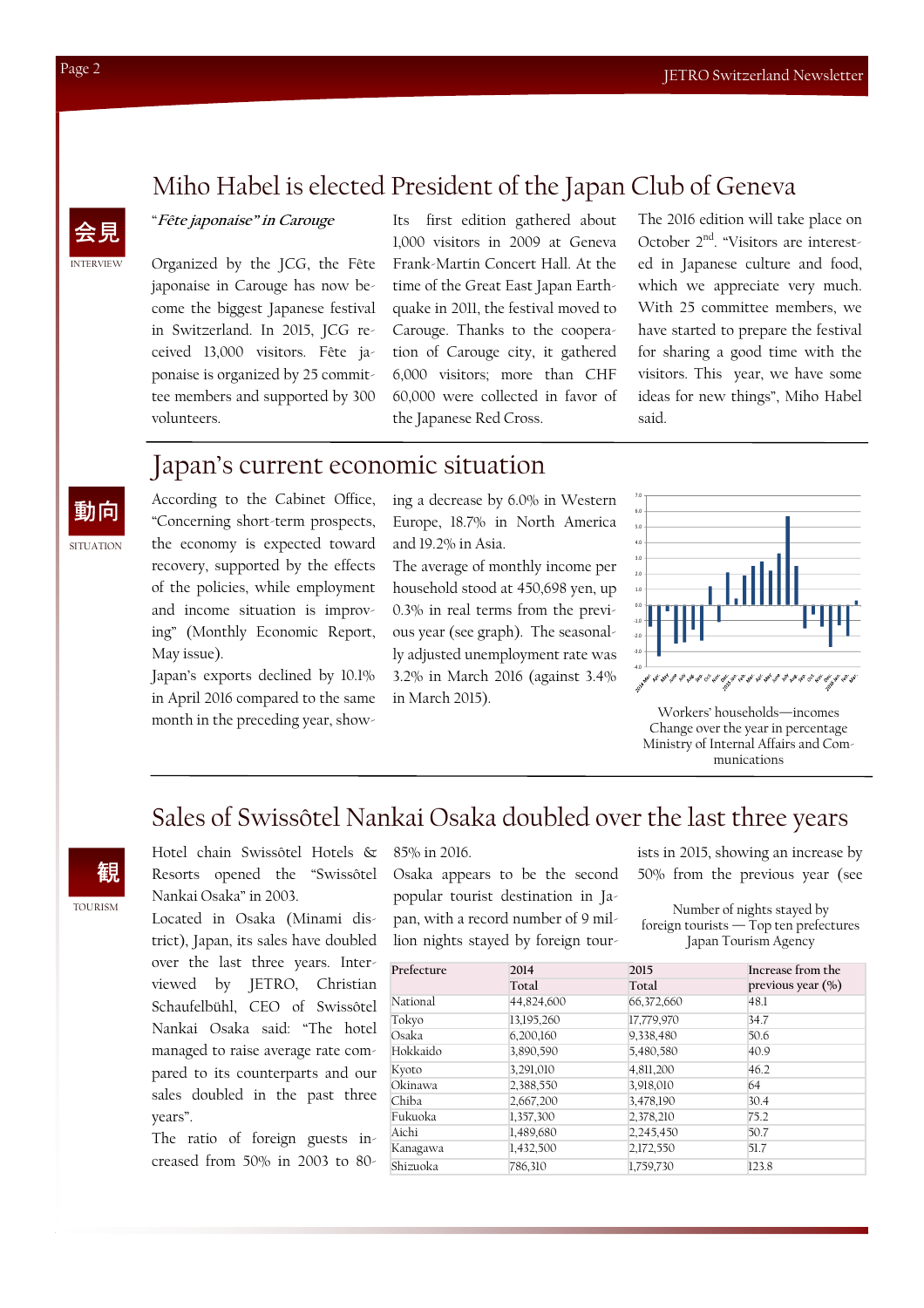### Newly appointed advisor for trade and investment

Dr. Tsutomu Takahashi has joined JETRO Geneva as Advisor for Trade and Investment, taking over from Mr. Kiyoshi Imai.

#### **Experience in international trade and Intellectual Property (IP) disputes**

After the completion of his doctorate at University of Edinburgh in 1999, Dr. Takahashi moved to Geneva for his work at the World Trade Organization (WTO). He then worked for the World Intellectual Property Organization (WIPO) in the area of IP related disputes, in particular, domain name.

From 2004, as independent consultant, he became external advisor of JETRO, advising Swiss companies on investments in the Japanese market as well as researches on international trade.



Tsutomu Takahashi, Advisor Trade and Investment, JETRO Geneva

### **Knowledge of both Switzerland and Japan**

He also provided training and consultancy for executives of multinational companies. "Almost half of my professional life has been in Europe working with colleagues with multicultural background. I therefore am quite familiar with the

business mentalities of various nationalities including Swiss, European and Japanese. I believe this familiarity facilitates dealing with Swiss potential investors", Dr. Takahashi said. At JETRO Geneva, he is now in charge of, both inbound and outbound, trade and investment promotion.

#### **What message would you convey to Swiss companies?**

"It takes time to get to know each other, but once you have established confidence, the relationship with Japan will stay for a long time. If you have interest, there is nothing to be afraid of! Especially in business, Switzerland and Japan share rather similar ethics, mentalities and values", he further added.

I indeed look forward to meeting you!

# Invest Japan Seminar in Brussels with Prime Minister Abe

On May 4, 2016, JETRO held an Invest Japan Seminar in Brussels, marking the first large-scale seminar of this kind in Belgium. Japanese Prime Minister Shinzo Abe and Belgian Deputy Prime Minister Kris Peeters took to the podium to encourage greater investment in Japan by Belgian companies.

PM Abe explained how the Japanese business environment had

improved through his economic policy, Abenomics, citing how the corporate tax rate was reduced to the 20% level. He also emphasized his commitment, stating "I will push reforms forward from the perspective of companies to make Japan the most business-friendly country in the world."

JETRO Chairman & CEO Hiroyuki Ishige gave the keynote speech. He mentioned advantages that the Jap-

anese market offers to businesses, such as its size and business infrastructure. He also touted the largely improved business environment, giving details on lowered business costs and deregulations brought by Abenomics.

The Mayors of Kobe and Tsukuba delivered speeches on the investment environment of their respective cities.